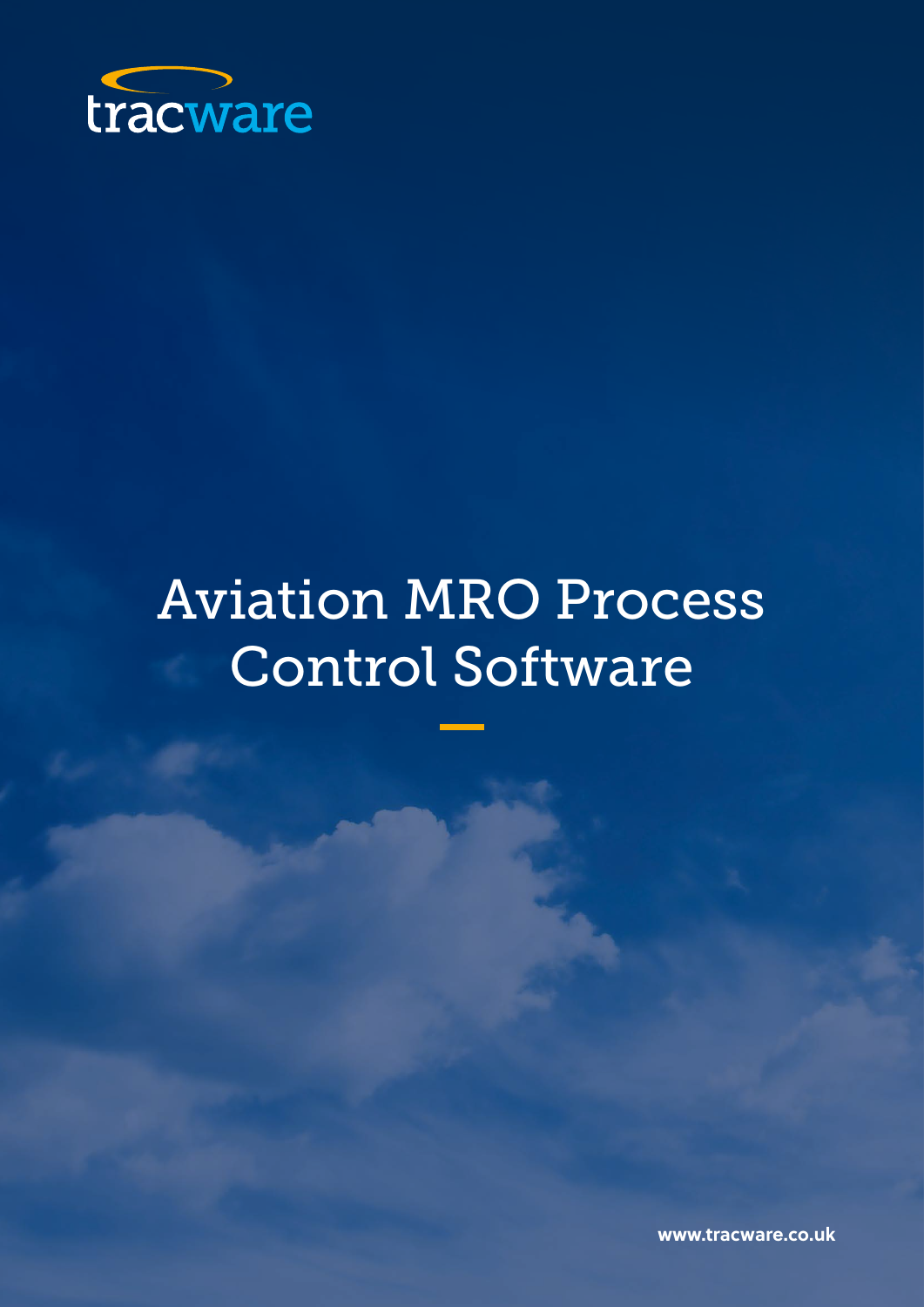

# Process Control Software for the Aviation Industry



# Welcome to Tracware's Process Control Software

Tracware Limited is an innovative developer and global provider of Aerotrac – an affordable Aviation MRO Software solution that is used and trusted by clients ranging from small businesses to corporates. This brochure is designed to outline the commercial benefits of Aerotrac, and to assure you of Tracware's pledge to provide the very best in stable, functional software and support.

Tracware specialises in providing software solutions for the aviation maintenance, repair and overhaul (MRO) industry, including aircraft maintenance / modification and maintenance planning, engine / component overhaul, piece-part processing and repair, manufacturing and parts distribution.

Other brochures that cover these applications in greater detail are available from Tracware, and can be downloaded from the Tracware website.

We look forward to the opportunity of being of service to you.

### aerotrac

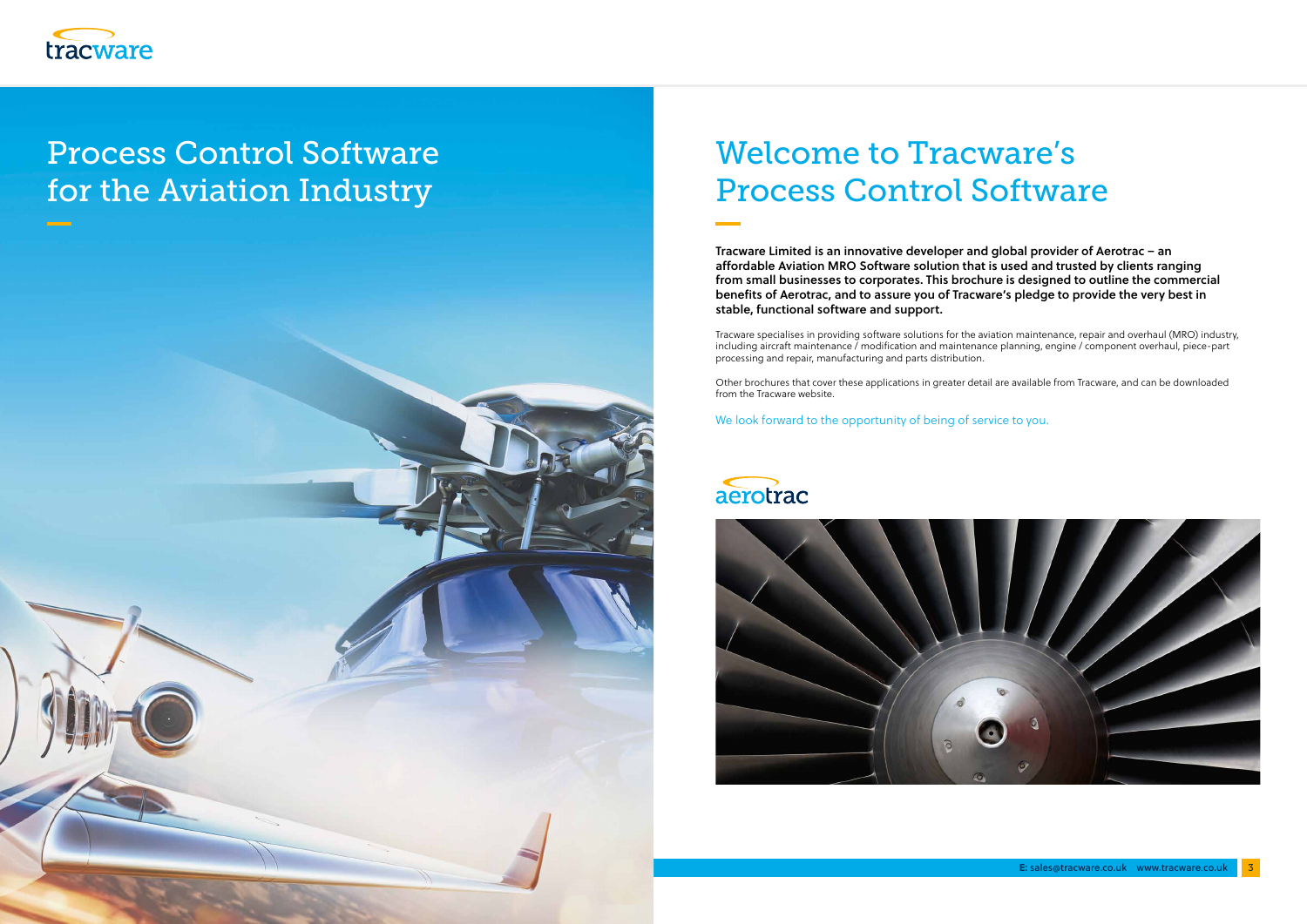

# Tracware's Pledge

To help your organisation to succeed by improving business processes and structuring workflow management, whilst maintaining a high degree of quality and control.

Tracware can help you to do this in two ways. Firstly, by providing functionality that helps you to regiment and discipline the processes within your business. Secondly, by collecting, sharing and reporting on data, enabling pro-active decisionmaking, and providing instant snapshots of how your business is performing.

Our aim is to provide the solutions you need to run your business more efficiently and profitably.

# Unique Approach

Since its formation in 1999, Tracware has committed itself to providing software applications and a level of service and support that offer you unrivalled Value for Money.

Tracware has a long and proven record of delivering robust, stable and maintenance-free software solutions. Tracware's policies help Customers reduce the financial risk and disruption associated with system changes. These include fixed price implementations, staggered implementations, staged payment schemes, rental options and annual support contracts that include updates, data fixes and additional functionality at no extra cost.

The result is a reliable solution that works day-in, day-out, providing a high level of Customer confidenceand satisfaction.



# Aerotrac Process Control Software

### Aerotrac is our flagship product. It is designed specifically to meet the needs of Aviation MRO

businesses of all sizes. The software provides a strong but flexible backbone for your entire business operation.

#### What Makes Aerotrac Different?

Aerotrac is a product that has evolved continuously since the first version was rolled out in early 2001, which has resulted in an extremely robust, reliable and low maintenance application. Tracware has forged unique partnerships with its Customers to harness hundreds of "good ideas", which are then incorporated into the software in a consistent and integrated approach. The result is intuitive, highly functional Business Process Control software that "really works".

#### Who uses Aerotrac?

Organisations of all sizes, which offer:

- Maintenance services for both fixed and rotary wing aircraft
- Continued Airworthiness Aircraft Maintenance Planning services
- Aircraft Modifications
- Engine and component MRO
- Piece part rework and processing services
- New build / manufacturing
- Parts distribution

Put simply, all of the above, which can be handled in one single fully-integrated application.

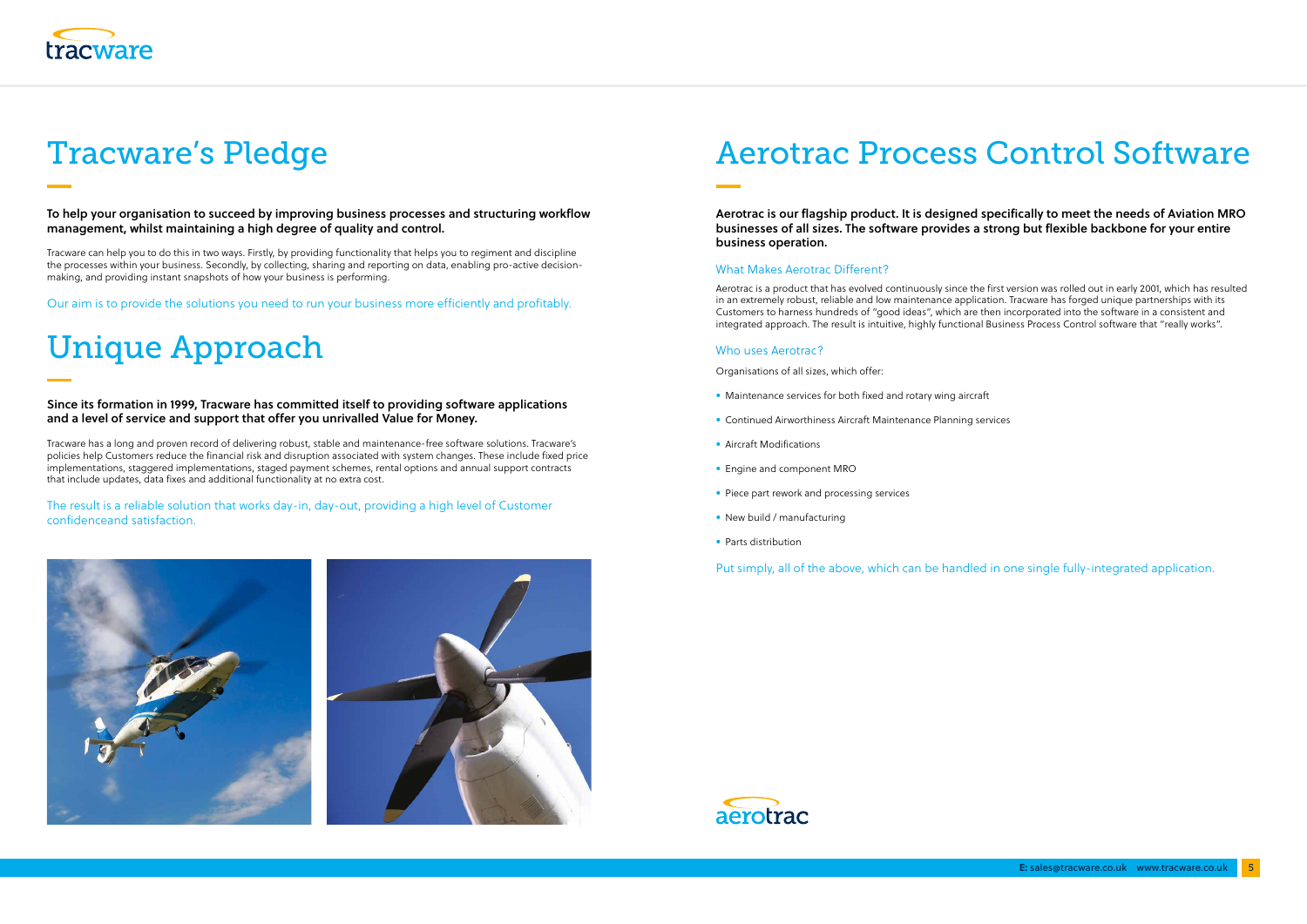#### Admin, Finance and Personnel

Control access rights of Users and de fine User Roles; generate data for all transactions with financial implications; cover all transactions related to expenses, revenue, costs of sales, stock, WiP, labour, sub-contract etc.; Accounts Payable, Accounts Receivable and GL data can be integrated with an accounting solution, including payments; Personnel feature captures time-booking with optional bar-coded data collection, plus elements of time and attendance, non-productive hours etc, for accurate job-costing and performance management.

#### **MRO**

Total management of all aspects of MRO for both fixed and rotary wing aircraft, engines, components and individual piece-parts: including technical documentation, routes and repair schemes, inspection details, defect reporting, component management, robberies, NDI, electronic signoff and much more.

#### Aircraft Maintenance Management

Fully MSG-3 compliant functions which integrate with MRO for the complete management of aircraft, engines and components (on and off-wing), inspections, publications, utilisation, defect and reliability reporting, maintenance forecasting, release certi fication and a wide array of other features, functions and reports.

#### Materials

Complete materials management designed specifically for aviation inventory control. Includes: Part Masters; PO / RO management, PO / RO invoicing, Process / Service Orders; aviation industry controlled processes for the receipt and issue of stock; Stock Types and Conditions; Exchanges / Rotables; Min / Max reordering; financial levels of control; Stock Take utility; multi-warehousing and numerous other features as standard.

#### **Commercial**

Manage all aspects of commercial third party services, including Customer Profiles; Contracts; CRM features; 'over the counter' Sales Orders and Invoices; Project Estimates / Invoices for maintenance work; MRO Quotations for tenders; Planned Arrivals for known inputs; RMA's; Core Control and more.

#### **Publications**

Complete Technical Library function. Create records of technical manuals and instructions issued by OEM's, Airworthiness Authorities, or any other body (including your own documents) with de fined technical applicability and periodicity where applicable. De fine Holdings such as Departments or Line Stations; issue controlled copies via Transmittals and acknowledge Receipts, review Issue and Revision status.

#### Quality Management (optional)

Features include Capability management; Tooling Register and issuing; Change Control (ECN); Publications Review; Departmental and Supplier Auditing; Employee Training records; Licence control for technicians and pilots; Vendor rating based on PO / RO performance.

#### Engineering Work Orders (optional)

Speci fically designed for Component Manufacture and Modi fications, including Aircraft Mods. Features include BoM's; Routes; Works Orders and Inspections; Drawing Register/ Library; MPS/MRP; Standard Costing.

#### Other Optional modules

Aerotrac o ffers a variety of optional modules that seamlessly integrate into the main application including: Warranty, Aerosector (eTechlog), Online Shop, Contract Management, Planning Management, Flitetrac, Advanced Parts Trading, TimeClock, Crystal Reports Integration, Multi-Lingual options.





Aerotrac will improve every aspect of your MRO business, providing data to analyse your KPI's, take measures to reduce costs, increase margins, improve performance and save both money and time. The software will pay for itself.

### Easy To Use

Aerotrac functionality follows intuitive steps, so that complex MRO processes can be handled succinctly and accurately. Screens have a consistent layout, so users quickly learn and adapt. Each screen mirrors the processes within the business, ensuring discipline, clarity and control.

### Data You Can Trust



Aerotrac is exceptionally robust and stable. Controlled data input produces reliable output. System defaults control the integrity of data that is entered, ensuring that vital information is not missed, thereby reducing the possibility of costly errors and improving quality.

#### Greater Speed and Security



Extensive drill-down functionality, single point of entry for most data, user friendly screens, and automated functions all contribute to rapid accomplishment of day-to-day tasks. Administrator-defined control of screen access ensures security and accuracy of data.

### Outstanding Support



Aerotrac is delivered with total commitment from Tracware to ensure that software will work for you, and meet and exceed your expectations. Tracware understands that your success will also lead to our success.





Improve Performance

Aerotrac is a tool to help the users perform a multitude of laborious tasks simply and accurately. Enhanced visibility of technical, commercial, financial and logistical information improves communication, planning and decision-making, thus improving accuracy, speed and quality.

### Return on Investment



Aerotrac offers the opportunity to make a rapid return on investment. The enhanced functions and improved visibility reduce duplication, and increase the speed at which accurate data can be collected and utilised. Aerotrac allows the opportunity to con fidently expand the business into new areas.

### Commercial Benefits



Access the data needed to identify the strengths and weaknesses within the business. Improve turn-time performance, provide better service levels, reduce costs, increase pro fit margins, enhance Customer communications, reduce disputed invoices and improve cashflow.

### Value for Money



Aerotrac offers an unrivalled level of functionality at an affordable price, with no hidden costs. After-sales service levels are second to none, and support contracts provide genuine peace of mind. This all adds up to a package that offers unbeatable value for money.

### **Mobility**



The availability of web-based functionality suitable for tablets and other hand-held devices that can be used when away from a pc or from base offer new levels of efficiency, freedom and flexibility.



## Aerotrac Process Control Software

#### Modules and Features

Aerotrac uniquely combines the technical, commercial, logistical and financial data in one solution to help manage the business processes specific to all disciplines of Aviation MRO from an initial tender, maintenance forecast, or receipt of a component for maintenance, through to final release, invoicing and dispatch. The system is modular and delivers an impressive array of functions. All the modules below are fully integrated to provide seamless transfer and visibility of data.



7